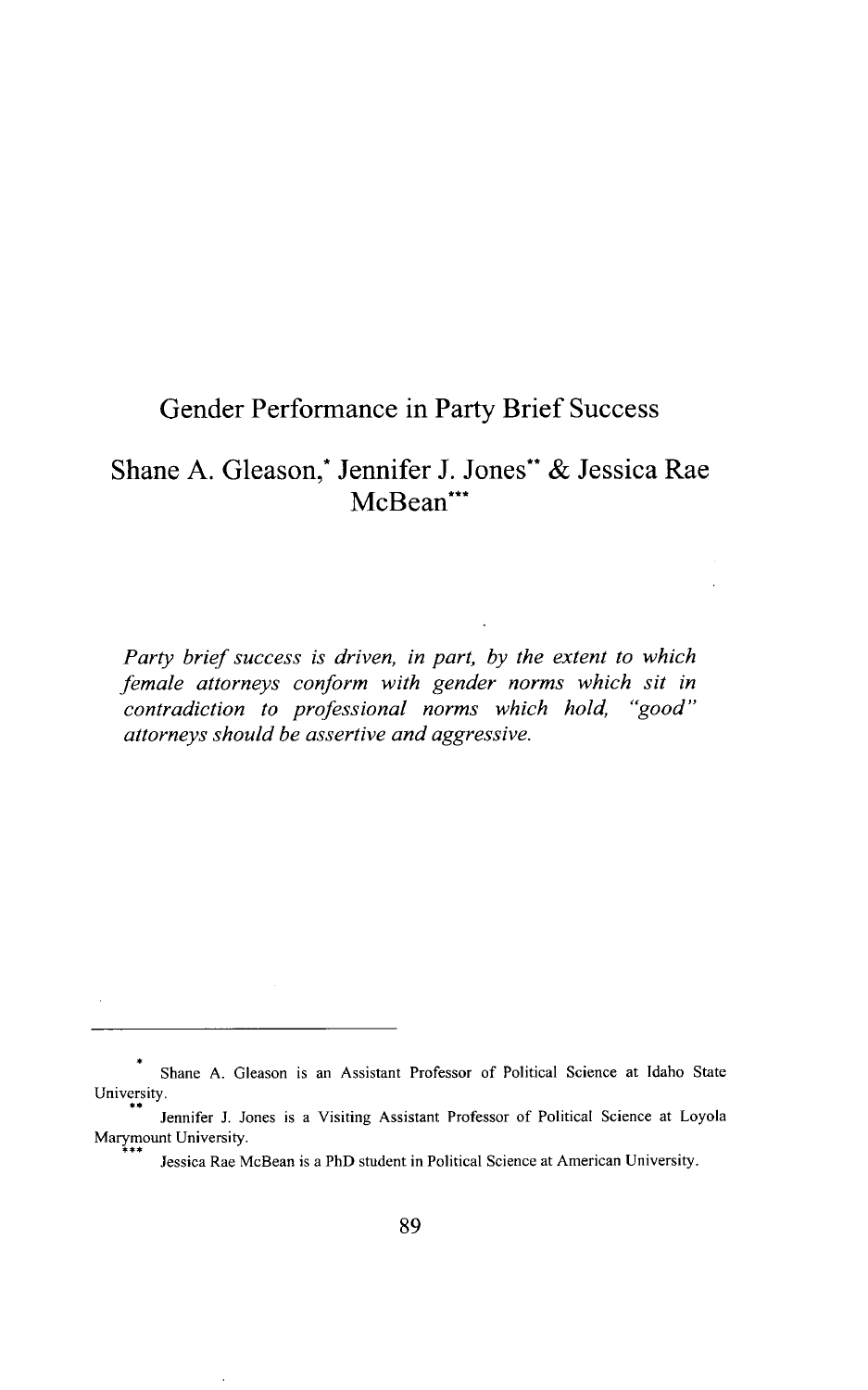In **1873,** Justice Bradley (in)famously wrote in a concurring opinion that the "natural **...** timidity and delicacy" of women makes them unfit "for many of the occupations of civil life," which in the context of the case included the legal profession.<sup>1</sup> Since then, four females have served on the Supreme Court,<sup>2</sup> the justices have employed numerous female clerks, $3$  and an ever increasing (though still small) number of women file briefs and argue cases before the Court.<sup>4</sup> However, female attorneys are less successful than their male counterparts.

In this Article, we focus on female attorneys and the forces that account for their success before the **U.S.** Supreme Court. Unlike most existing studies, we do not treat gender as a male-female dichotomy. Instead we focus on whether female lawyers conform to gender or professional expectations in writing their briefs. Because female lawyers are still in the minority-only twelve percent of all counsel in recent terms--we hypothesize that those who conform to gender expectations will be more successful. The data support our hypothesis.

## **A** NEW APPROACH TO **STUDYING GENDER AT** THE **U.S. SUPREME COURT**

The increasing presence of female attorneys appearing before the **U.S.** Supreme Court and other courts has been of great interest to scholars, with many studies focusing on their success relative to male attorneys.' Overall, this work finds that the success of female counsel is dependent on context.<sup>6</sup> For example, female attorneys are more

Bradwell v. Illinois, **83 U.S. 130, 141 (1873).**

<sup>2</sup> **NICHOLA D. GUTGOLD, THE RHETORIC OF SUPREME COURT** WOMEN (2012).

Christopher **D.** Kromphardt, *Evaluating the Effect of Law* Clerk Gender on Voting *at the United States Supreme Court,* **JUST. SYS. J.** XX **1-19 (2016).**

<sup>4</sup> Erin B. Kaheny et al., *High Court Recruitment of Female Clerks: A Comparative Analysis of the US. Supreme Court and the Supreme Court of Canada,* **36 JUST. SYS. J. 355, 365 (2015).**

<sup>&</sup>lt;sup>5</sup> See John J. Szmer et al., *Have We Come a Long Way, Baby? The Influence of Attorney Gender on Supreme Court Decision Making,* **6** POL. **& GENDER 1** (2010) [hereinafter Szmer et al., (2010)]; Tammy **A.** Sarver et al., *The Attorney Gender Gap in U.S. Supreme Court Litigation,* **91 JUDICATURE 238 (2007-08).**

<sup>6</sup> John Szmer et al., *The Impact of Attorney Gender on Decision Making in the United States Courts of Appeal,* 34 **J.** WOMEN POL. **&** POL'Y **72 (2013)** [hereinafter Szmer et al.,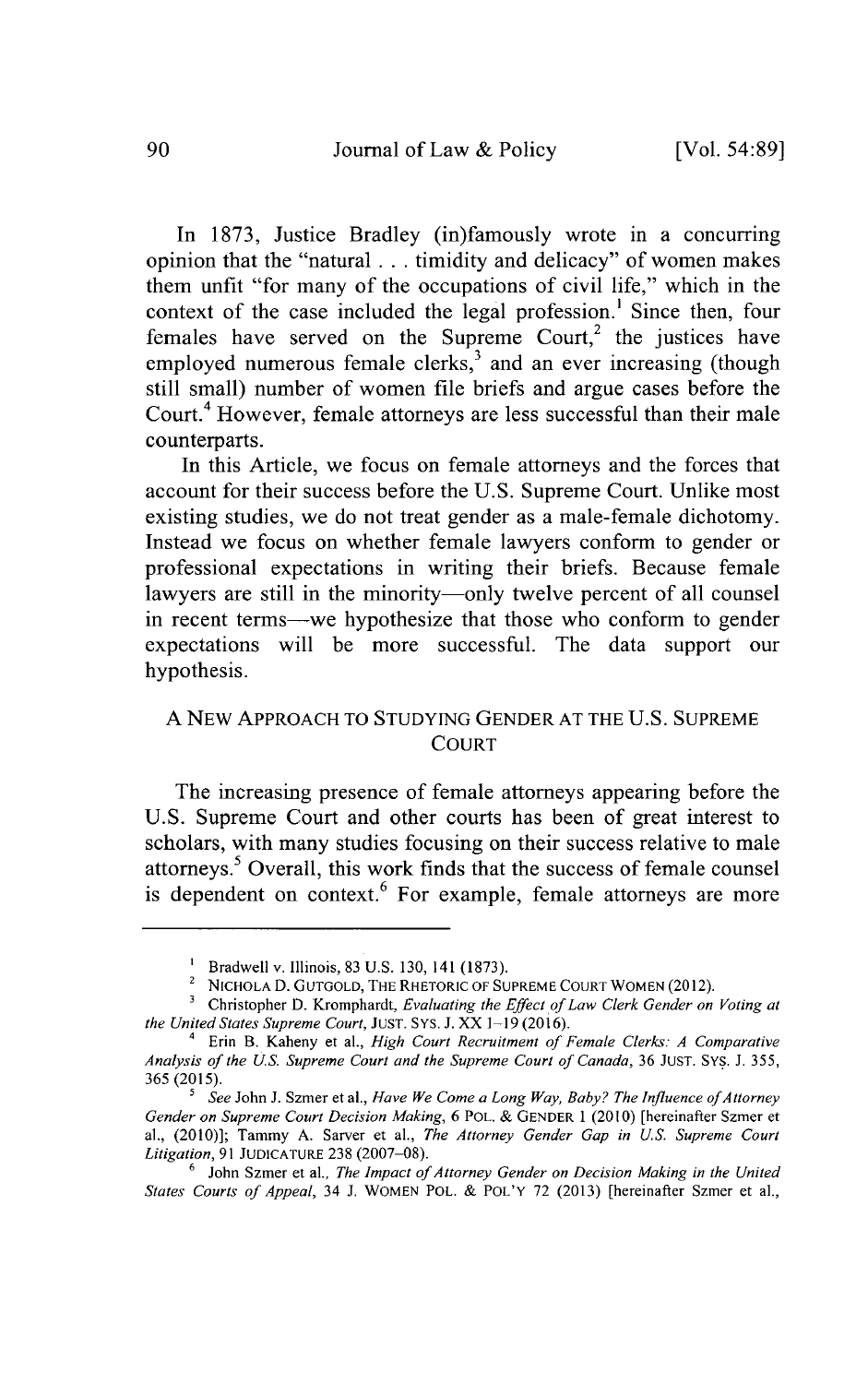## **[2017]** Gender Performance **in** Party Brief Success

likely to prevail in the federal courts of appeals than in the **U.S.** Supreme Court. This may be due to greater diversity of the bench and bar at the intermediate courts.<sup>7</sup> Other academics have found that female attorneys fare better when arguing cases involving traditional "women's issues" because of their perceived expertise.<sup>8</sup> In the U.S. Supreme Court, liberal justices are more likely than conservatives to vote in favor of parties represented by female counsel.<sup>9</sup> Perhaps the liberal justices subscribe to less rigid conceptions of gender roles.<sup>10</sup>

Despite these diverse findings, existing studies all treat the gender of counsel and judges as binary." On the one hand, this approach **is** intuitive; gender is a salient feature, especially when women are in the minority.<sup>12</sup> Logically, gender is a characteristic that judges can use as a cognitive short-cut to evaluate attorneys, whether at a subconscious level or not.<sup>13</sup> On the other hand, recent work in social psychology and political science examines gender without the binary marker approach.<sup>14</sup> This literature suggests that we can think of gender as a series of actions rather than an either-or proposition. The reasoning is that both men and women "perform" gender and society subsequently evaluates them on how well they comply with these expectations.<sup>15</sup> Coincidentally, violating gender norms can lead to punishment or sanction.<sup>16</sup>

**(2013)].**

<sup>9</sup> Id.

**0** *Id.* at **29.**

*" See, e.g.,* Kaheny et al., *supra* note 4; Sarver et al., *supra* note **5;** Szmer et al., **(2010),** *supra* note **5;** Szmer et al., **(2013),** *supra* note **6.**

**2** CHRISTOPHER F. KARPOWITZ **&** TALl MENDELBERG, THE **SILENT SEX: GENDER,** DELIBERATION, **AND INSTITUTIONS** (2014).

**"** Anthony **G.** Greenwald **&** Linda Hamilton Krieger, *Implicit Bias: Scientific Foundations, 94* **CAL.** L. **REV.** 945 **(2006);** Brian **A.** Nosek et al., *Pervasiveness and Correlates of Implicit Attitudes and Stereotypes, 18 EUR. REV. SOC. PSYCHOL. 36 (2007). As Szmer et al.* **(2013)** notes, gender schemas are at play at the Court. Additionally, Jones **(2016)** notes gender is a salient feature of any political environment which shapes evaluations of men and women. Therefore, it is reasonable that gender operates as a cognitive shortcut.

<sup>14</sup>Jennifer **J.** Jones, *Talk "Like a Man:" The Linguistic Styles offHillary Clinton, 1992- 2013,* 14 PERSPECTIVES **ON** POL. **625 (2016)**

*" Id.* at **627.** *See also* **JUDITH** BUTLER, **GENDER** TROUBLE **(2d** ed. **1999). 6** D.L. Rhode, *Gender and Professional Roles,* **63** FORDHAM L.R. **39** (1994).

Kaheny et al., *supra* note 4. Likewise, a study of the Supreme Court of Canada finds women are more successful than men, again perhaps owing to the large number **of** female judges and attorneys at that court. *Id.*

**<sup>8</sup>** Szmer et al., *(2010), supra* note **5,** at 74.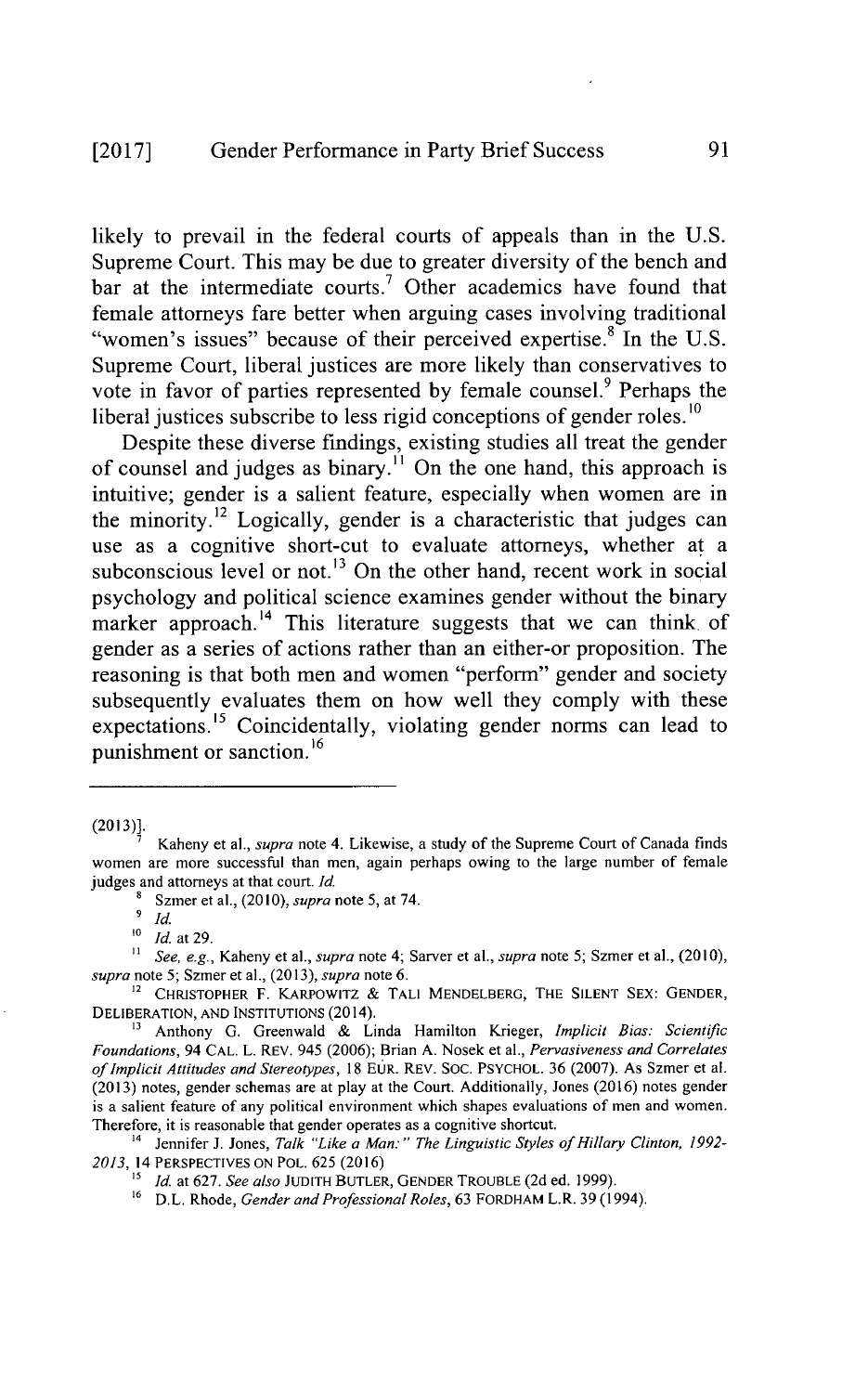Gender norms are subtle expectations that govern how men and women can and should behave which operate at all levels of society.<sup>17</sup> They are particularly pronounced in highly gendered environments and professions-including the law.<sup>18</sup> Especially relevant is the legal profession's norm that an effective attorney, male or female, should communicate in an assertive and masculine manner.<sup>19</sup> Judges admonish attorneys to adhere to this expectation, urging them to make arguments devoid of "facts and emotion[] **. . .** in favor of "arguing legal theor[y]."<sup>20</sup> Recent empirical work demonstrates judges enforce this rule: attorneys that use too much emotion in their briefs are less successful than those that present more detached legal reasoning. $^{21}$ 

The problem is that while the expectation of assertive and unemotional communication conforms with male gender norms, it does not fit with female gender norms.<sup>22</sup> Accordingly, women are expected to be emotional and interpersonally warm, whereas men are expected be more detached and abstract.<sup>23</sup> This norm poses problems for female counsel because it necessarily requires them to violate gendered expectations to meet professional norms. Particularly since the common-law system is inherently confrontational, women are caught between competing professional and gender norms before the Court $^{24}$ 

Women often must balance professional and gender norms.<sup>25</sup> To do so they tend to err toward more masculine styles of

**<sup>21</sup>**Ryan **C.** Black et al., *The Role of Emotional Language in Briefs Before the U.S. Supreme Court, 4* **J.** LAW **& CTS. 377 (2016).**

**<sup>22</sup>**Rhode, *supra* note **16.**

**<sup>17</sup>**Alice H. Eagly **&** Antonio Mladinic, *Gender Stereotypes and Attitudes Toward Women and Men, 15* PERSONALITY **& SOC.** PSYCHOL. **BULL.** 543 **(1989).**

**<sup>1&</sup>quot; JENNIFER** L. PIERCE, **GENDER** TRIALS: **EMOTIONAL** LIVES **IN** CONTEMPORARY LAW FIRMS **(1995).**

*<sup>&#</sup>x27;9 E.g.,* Bryna Bogoch, *Gendered Lawyering: Difference and Dominance in Lawyer-Client Interaction,* **31** L. **&** Soc'Y REV. **677 (1997);** PIERCE, *supra* note **18;** Rhode, *supra* note **16.**

**<sup>20</sup>SANDRA** DAY **O'CONNOR, OUT** OF ORDER: STORIES FROM THE HISTORY OF THE **SUPREME COURT 91 (2013).**

**<sup>23</sup>**Amy Cuddy et al., *Warmth and Competence as Universal Dimensions of Social Perception: The Stereotype Content Model and the Bias Map,* 40 ADVANCES EXPERIMENTAL **SOC.** PSYCHOL. **61 (2008);** Eagly **&** Mladinic, *supra* note **17.**

**<sup>24</sup>***E.g., Rhode, supra* note **16,** at **67.**

**<sup>25</sup>**Rhode, *supra* note **16.**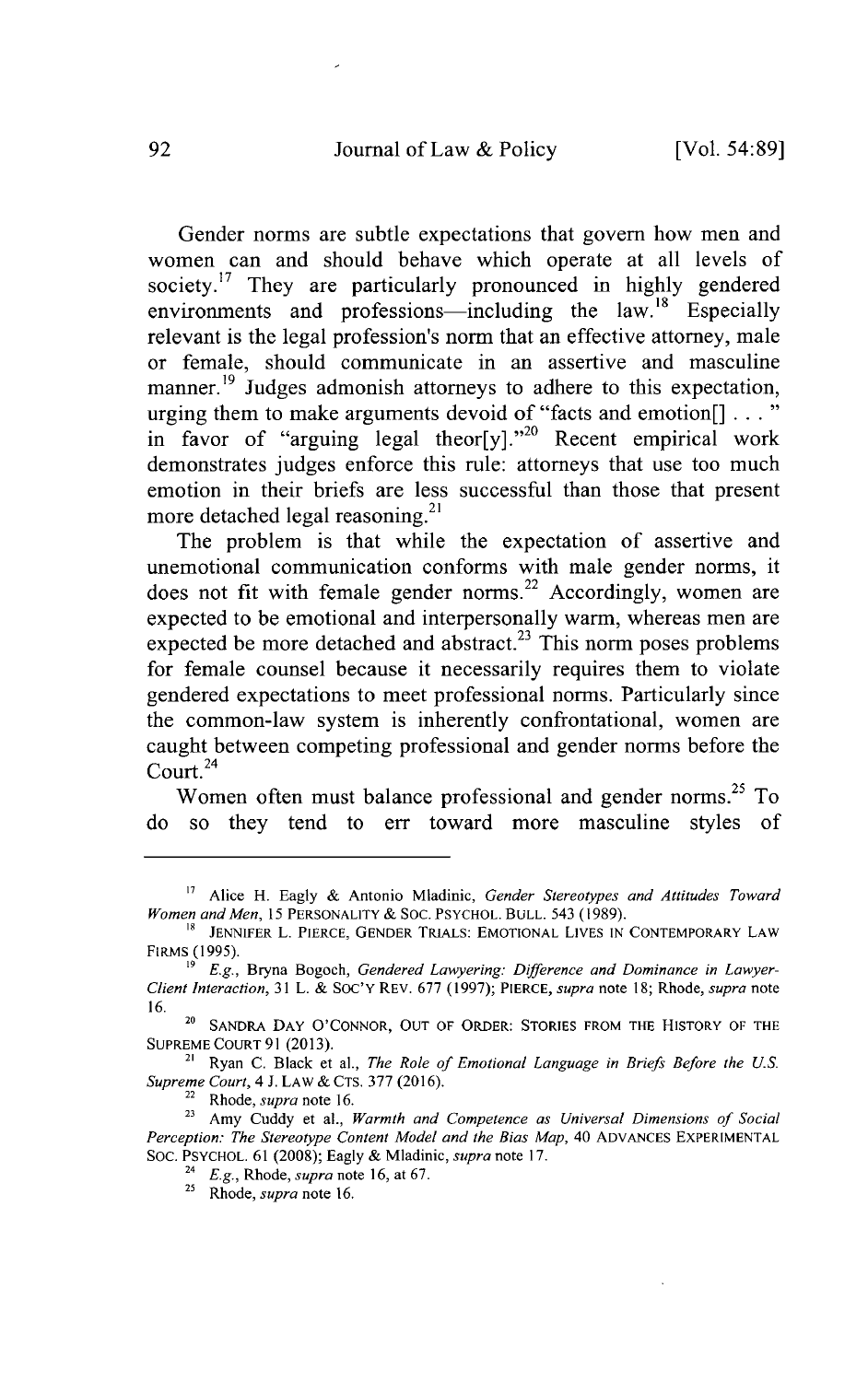communication. This is often done when they are in the minority in a given context as a way of downplaying their status as outsiders.<sup>26</sup> This is not especially surprising, because minority groups with "token" status tend to adopt the norms and characteristics of the majority group.<sup>27</sup> In the legal realm, research suggests that when female judges on district and appellate have token status they do not behave much differently than male judges.<sup>28</sup> But once female judges reach critical mass on a particular court they exhibit a "different **-,,29** voice.

What of female lawyers? Though their numbers have increased, they remain relative outsiders. During the 2010 through **2013** terms, they made up just 12.1% of the counsel of record in the Supreme Court-below a critical mass by any metric.<sup>30</sup> This means that the justices likely continue to view female lawyers through the defining characteristic of gender, which in turn suggests that females will be more successful when they conform with gender norms. Accordingly, we hypothesize that female lawyers who adopt male styles of communication will be less successful than females who do notdespite professional norms to the contrary.

#### **METHODS**

We test this expectation using all orally argued non-per curiam cases in which a female counsel of record faces a male counsel of record during the 2010 through **2013** terms. We obtained these cases from the Supreme Court Database.<sup>31</sup> Because women remain a distinct minority at the Supreme Court Bar, our dataset contains

**(2008).** <sup>29</sup>Katherine Felix Scheurer, *Gender and Voting Decisions in the U.S. Court ofAppeals: Testing Critical Mass Theory,* **35 J.** WOMEN POL. **&** POL'Y **31, 35** (2014). *Testing Critical Mass Theory*, 35 J. WOMEN POL. & POL'Y 31, 35 (2014).  $E.g.,$  Scheurer, *supra* note 29.

<sup>26</sup>*Jones, supra* note 14, at **637. KARPOWITZ &** MENDELBERG, *supra* note 12.

<sup>&</sup>lt;sup>27</sup> Rosabeth Moss Kanter, *Some Effects of Proportions on Group Life: Skewed Sex Ratios and Response to Token Women,* **82 AM. J. SOCIOLOGY** *965* **(1977).**

<sup>&</sup>lt;sup>28</sup> Paul M. Collins et al., Gender, *Critical Mass, and Judicial Decision Making*, 32 L. & POL'Y **260** (2010); Susan W. Johnson et al., *The Gender Influence on U.S. District Court Decisions: Updating the Traditional Judge Attribute Model,* **29 J.** WOMEN POL. **& POL'Y** 497

**<sup>31</sup>**Harold **J.** Spaeth et al., *The Supreme Court Database,* WASH. **U.** LAW, http://supremecourtdatabase.org (last visited Mar. **27, 2017).**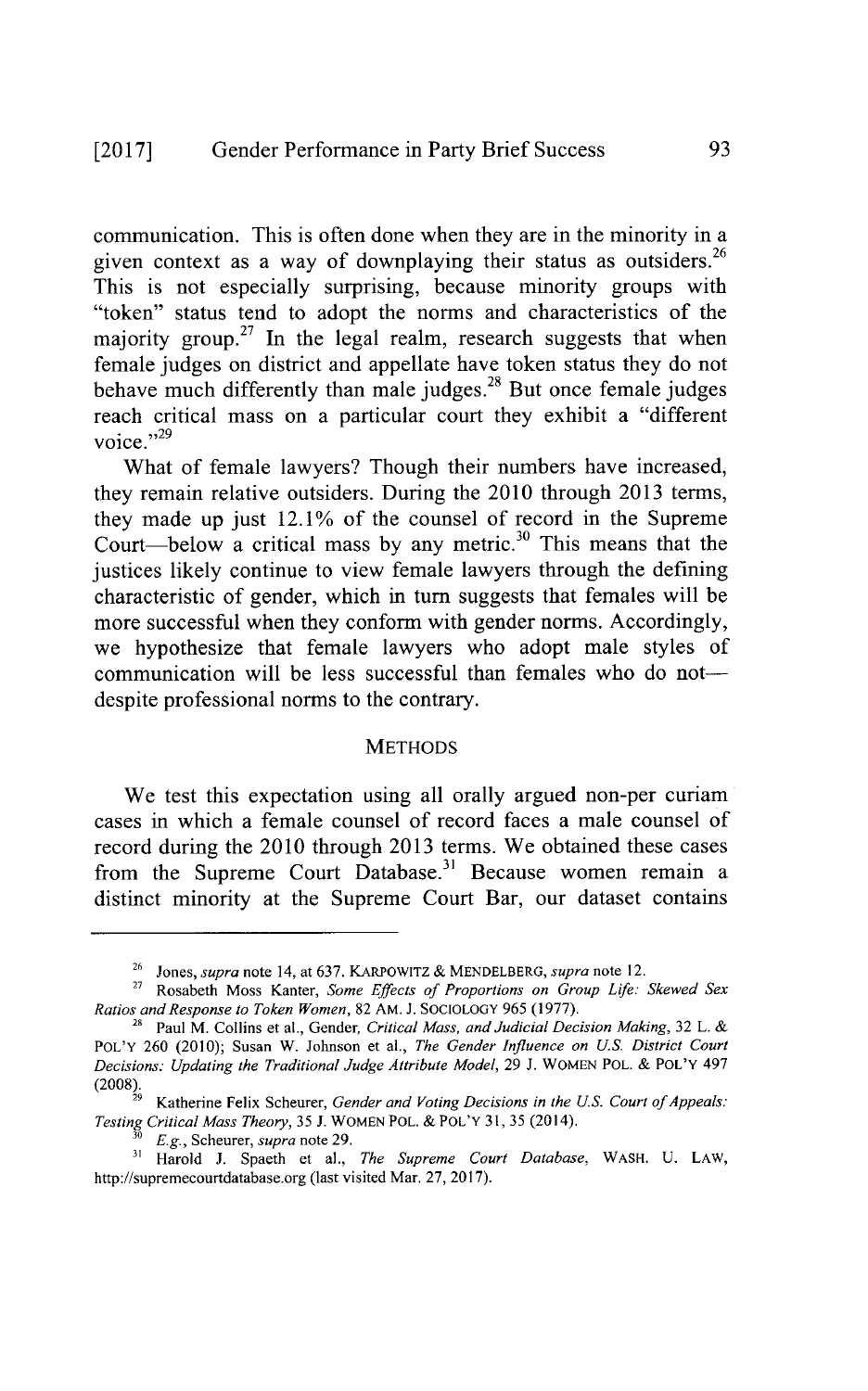seventy-nine observations.<sup>32</sup> We chose the 2010-2013 terms because they coincide with the confirmation of Justice Kagan and the start of an era in which three of the Court's nine members are female, a historical high which allows the female justices to move beyond token status $33$  and allows us to focus more fully on the success of female attorneys.

We are interested in the success of each female attorney's argument in the case relative to a male opponent, and so the unit of analysis is the majority opinion:brief dyad. The dependent (outcome) variable is the success of the female attorney's argument. We measure success using Corley's approach, which relies on the extent to which the Court incorporates content from the attorney's brief into the majority opinion. $34$  To execute the approach, we obtained each majority opinion and party brief from Westlaw and use automated textual analysis to measure the percentage of the Court's opinion which is "plagiarized" from the female counsel's brief into the Court's opinion. $35$ 

The primary independent (input) variable is the affective content **of** the female counsel's brief. The idea is to measure the extent to which the language in the brief conforms to feminine gender norms. To develop the measure, we processed each brief using the Linguistic Inquiry Word Count (LIWC) software developed **by** Pennebaker et

 $32$  In some consolidated cases, multiple party briefs are filed. Black et al., supra note 21. We exclude these cases from analysis and only examine those cases with two total briefs, one each for the petitioner and the respondent. We instead opt to incorporate the full universe of party briefs **by** creating every possible dyad of male:female briefs. For example, in a case with one male petitioner and two female respondents, we pair the male respondent with each of the female petitioners in order to create two observations. Since this technically enters the same observation into the data several times as parts of multiple dyads, it is possible our results are driven **by** a handful of cases. To guard against this possibility, we reran the analysis with Black et al.'s approach. Black et al., *supra* note **21.** While this lowers the total number of observations to forty-six, the results are substantively unchanged.

<sup>3</sup>*E.g.,* Collins et al., *supra* note **28;** Kanter, *supra* note **27;** Madhavi McCall **&** Michael **A.** McCall, *How Far Does the Gender Gap Extend? Decision Making on State Supreme Courts in Fourth Amendment Cases, 1980-2000,* 44 **SoC. SCL J. 67 (2007).**

<sup>&</sup>lt;sup>34</sup> Pamela C. Corley, *The Supreme Court and Opinion Content*, 61 POL. RES. Q. 468 **(2008).**

**<sup>35</sup>**Louis Bloomfield, *WCopyfind,* **PLAGIARISM** RESOURCE **SITE,** http://plagiarism.bloomfieldmedia.com/z-wordpress/software/wcopyfind/ (last visited Mar. 21, **2017).**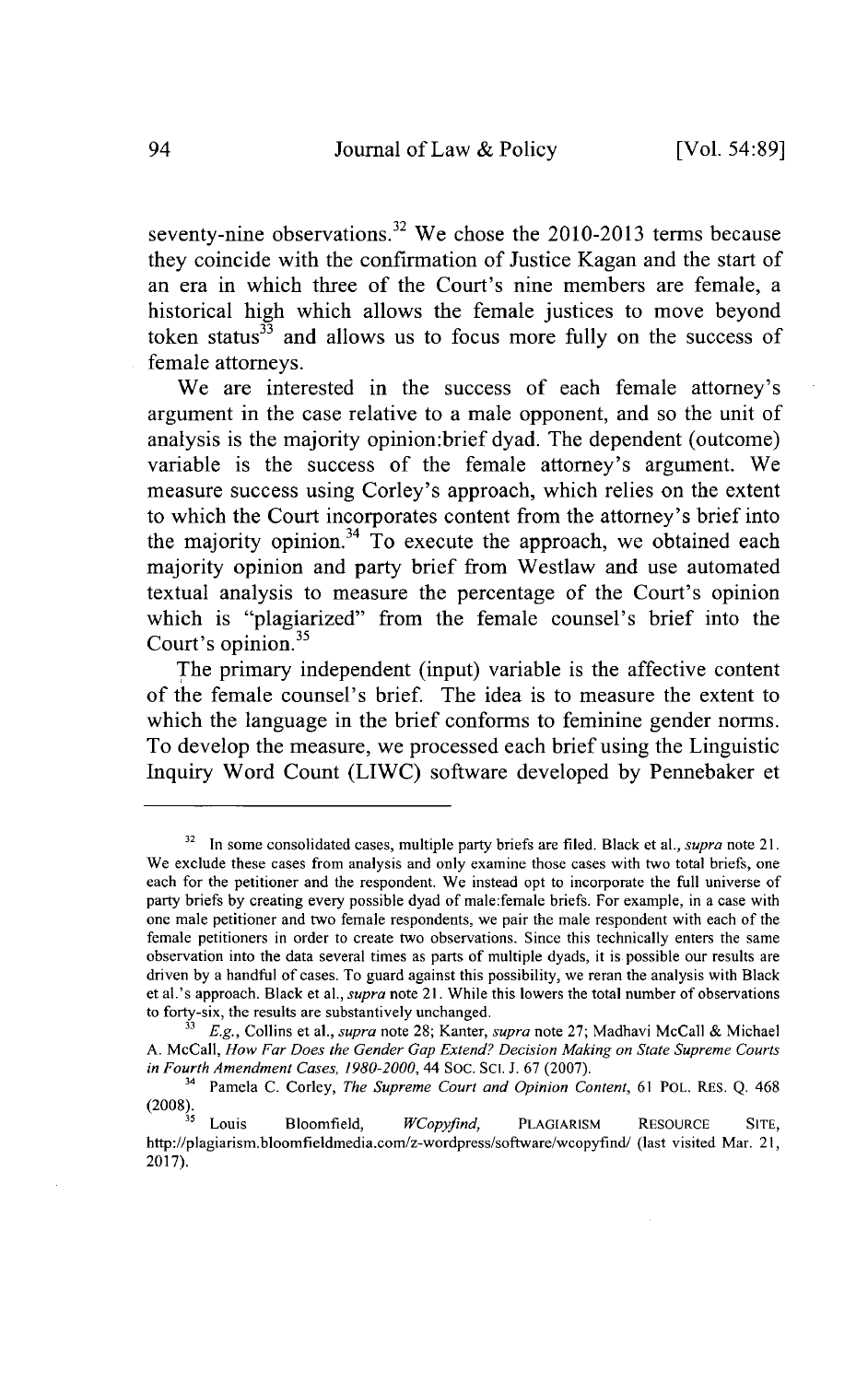**al.36** Higher values of this variable indicate the party brief conforms more with female gender norms, whereas lower values indicate a more masculine argument. We also control for a number of factors which previous research suggests impact brief success. These include:

**1.** The difference in experience between the male and female attorneys. This is noted with the difference in the number of briefs each counsel of record submitted to the Court before  $2010^{37}$ 

2. Binary measures noting whether the case was politically salient,  $3^8$  whether there was disagreement in the lower courts,  $3^9$ and whether the Solicitor General filed an amicus brief in support of the attorney's brief.<sup>40</sup>

**3.** The difference between the number of amicus briefs filed in support of the female attorney's party and the male attorney's party to indicate the degree of third party support the female  $atromev$  enjoys.<sup>41</sup>

4. Whether the female counsel's brief was for the winning party since the Court is more likely to borrow language from briefs for the winning party.42

**5.** The median ideology of the majority coalition because

**<sup>36</sup>**James W. Pennebaker et al., *The Development and Psychometrics Properties of LIWC2007,* LIWC, http://www.liwc.net/LIWC2007LanguageManual.pdf (last visited Mar. **21, 2017);** *see also* Black et al., *supra* note **21.** Amanda **C.** Bryan **&** Eve M. Ringsmuth, *Jeremiad or Weapon of Words? The Power of Emotive Language in Supreme Court Opinions, 4* **J.L. CTS. 159 (2016);** Jones, *supra* note 14. We standardize the resulting coefficient. Ryan **J.** Owens **&** Justin P. Wedeking, *Justices and Legal Clarity: Analyzing the Complexity of U.S. Supreme Court Opinions,* 45 L. **& SOC'Y** REV. **1027 (2011).**

n Kevin T. McGuire, *Repeat Players in the Supreme Court: The Role of Experienced Lawyers in Litigation Success,* **57 J.** POL. **187 (1995).**

**<sup>3</sup>**Lee Epstein **&** Jeffrey **A.** Segal, *Measuring Issue Salience,* 44 AM. **J.** POL. SCI. **66** (2000). **'** Spaeth et al., *supra* note **31.**

<sup>40</sup>Gregory **A.** Caldeira **&** John R. Wright, *Amici Curiae Before the Supreme Court: Who Participates, When, and How Much?,* **52 J.** POL. **782 (1990).**

<sup>41</sup>**PAUL** M. COLLINS, **FRIENDS** OF THE **SUPREME COURT: INTEREST GROUPS AND JUDICIAL DECISION MAKING 62 (2008).**

<sup>&</sup>lt;sup>42</sup> Corley, *supra* note 34.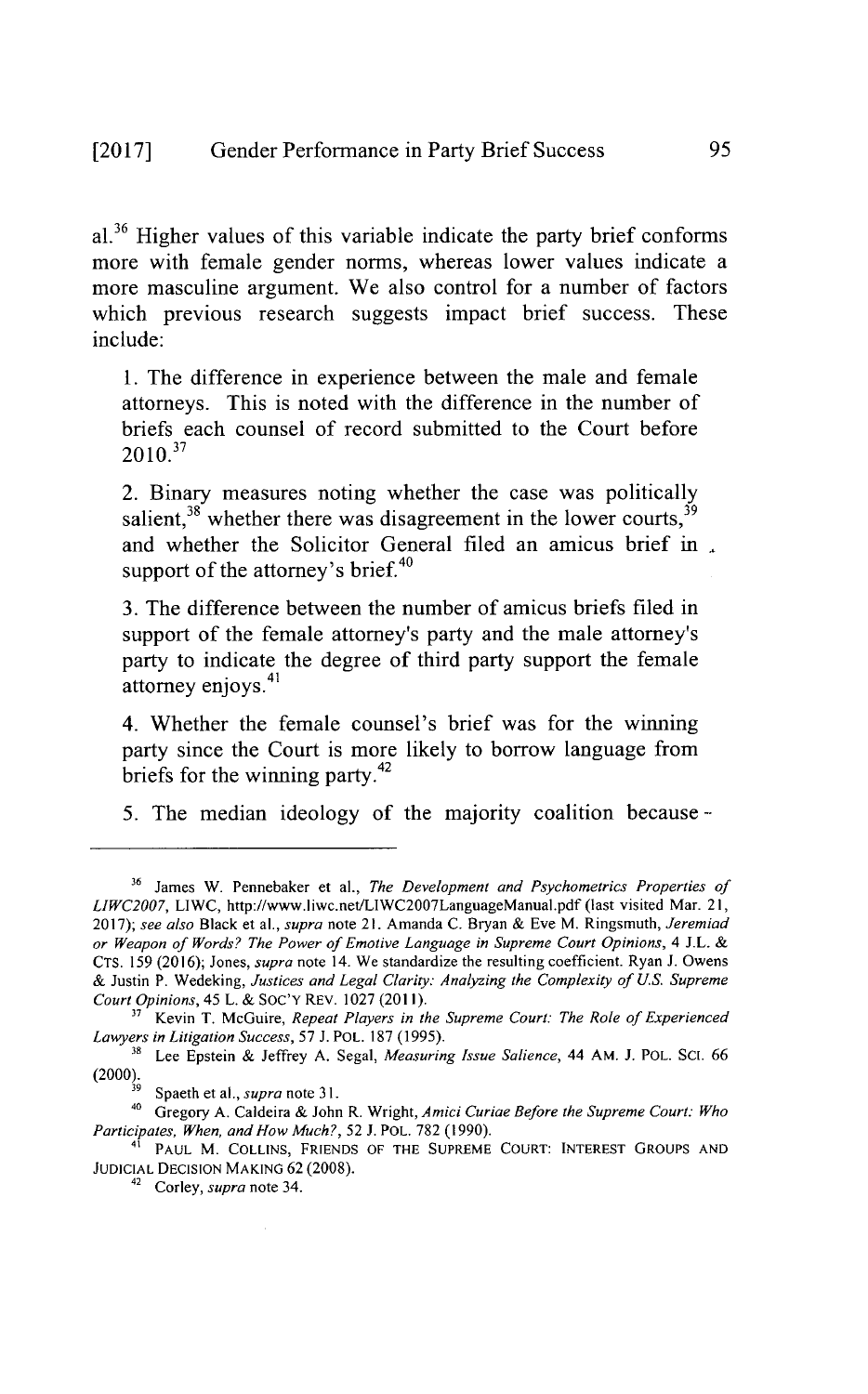female attorneys are more successful with liberal justices.<sup>43</sup>

6. The size of the majority coalition. Smaller coalitions are more ideologically homogeneous and consequential.<sup>44</sup> more ideologically homogeneous and Additionally, the justices spend more time crafting opinions with smaller winning coalitions<sup>45</sup> and thus may be less likely to draw upon outside material such as party briefs.

**7.** The percentage of female justices in the majority coalition to account for earlier work finding that female counsel are more successful before gender diverse panels at appellate courts.<sup>46</sup>

**8. A** measure of the portion of cognitively complex words in the brief. Keeping with prior research, **I** construct a measure of the portion of words in that brief that are longer than six letters as previous work notes more cognitively complex briefs are  $\text{less successful}^{47}$ 

### **RESULTS**

Because the dependent variable is continuous, we employ ordinary least squares regression with errors clustered on case citation. The results in Table 1 provide support for our expectations. Female attorneys are more successful when the language used **in** their briefs is consistent with female gender norms rather than the Court's strictures to avoid emotion. The results indicate that, as briefs filed **by** female counsel become more affective, the brief is more successful.<sup>48</sup> Of course, a female attorney may adopt a more

<sup>43</sup>Szmer et al., *(2010), supra* note **5.**

<sup>4</sup>Lee Epstein et al., *On the Capacity of the Roberts Court to Generate Consequential Precedent,* **86 N.C.** L. REV. **1299 (2008).**

<sup>45</sup>**FOREST MALTZMAN ET AL.,** CRAFTING LAW **ON THE SUPREME COURT: THE COLLEGIAL GAME 125** (2000).

**<sup>46</sup>**Szmer et al., *(2010), supra 5,* at **92.**

<sup>&</sup>lt;sup>47</sup> Paul M. Collins Jr. et al., *The Influence of Amicus Curiae Briefs on U.S. Supreme Court Opinion Content,* 49 L. **& SOC'Y** REv. **917 (2015);** Justin Wedeking, *Supreme Court Litigants and Strategic Framing, 54* **AM. J.** POL. SC. **617** (2010).

<sup>&</sup>lt;sup>48</sup> We also ran a control model where we measured the impact of affective language in male attorney briefs. More affective content makes male attorney briefs less successful. This was consistent with our expectations.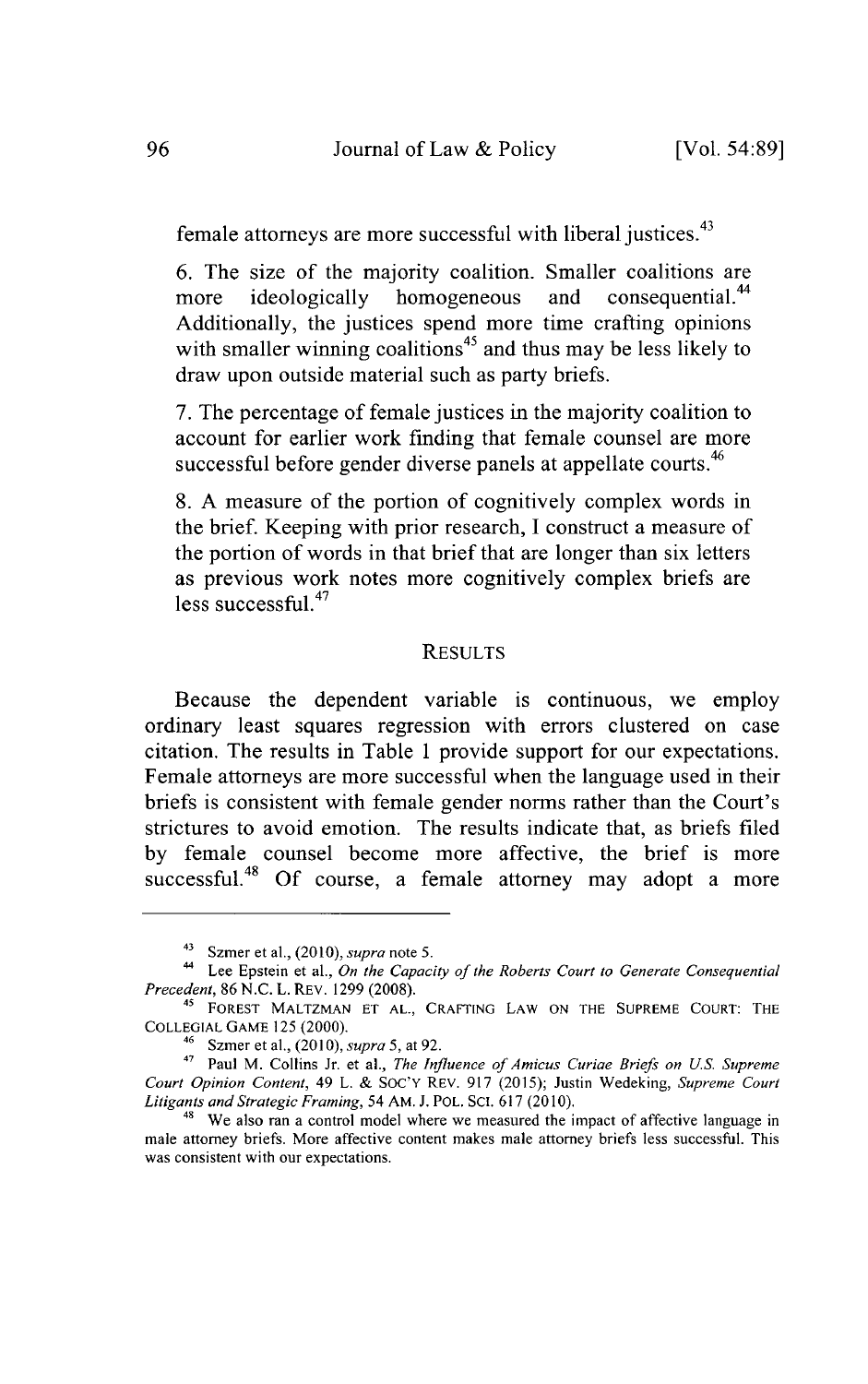masculine posture in her brief, as is often the norm in trial courts.<sup>49</sup> With female counsel making up just over a tenth of counsel of record before the Court in the 2010 through **2013** terms, they certainly qualify as a minority by any measure of minorities in an institution.<sup>50</sup> Unsurprisingly then, female counsel are actually *less* affective on average than their male counterparts. The mean level of affect in briefs filed **by** men is 0.34, while it is **0.08** for women. This finding may be indicative of efforts to downplay the salience of gender,  $51$  but it has effect of harming the overall success of female arguments before the Court.

**Table 1: Litigant Success**

| Variable                     | Coefficient | <b>Standard</b><br><b>Error</b> |
|------------------------------|-------------|---------------------------------|
| <b>Female Affective</b>      |             |                                 |
| Content                      | $1.855**$   | (0.715)                         |
| <b>Experience Difference</b> | 0.005       | (0.012)                         |
| Salience                     | $3.142**$   | (1.096)                         |
| Conflict                     | 0.037       | (1.336)                         |
| <b>SG Support</b>            | 1.166       | (0.999)                         |
| Amicus Advantage             | $-0.091$    | (0.083)                         |
| <b>Winning Party</b>         | 0.875       | (0.815)                         |
| <b>Median Majority</b>       |             |                                 |
| Ideology                     | $-0.341$    | (2.735)                         |
| Vote Split                   | 0.163       | (0.113)                         |
| % Female Justices            | 1.166       | (4.409)                         |
| <b>Cognitive Complexity</b>  | $-0.883*$   | (0.423)                         |
| Constant                     | $4.243*$    | (1.813)                         |
| N                            | 79          |                                 |
| $R^2$                        | 0.446       |                                 |
| $P: ** <0.01, * <0.05$       |             |                                 |

<sup>49</sup>*Bogoch, supra* note **19.** PIERCE, *supra 18.*

*<sup>&#</sup>x27;0 E.g.,* Scheurer, *supra* note **29.**

**<sup>5</sup>***Jones, supra* note 14. KARPOWITZ **&** MENDELBERG, *supra* note 12.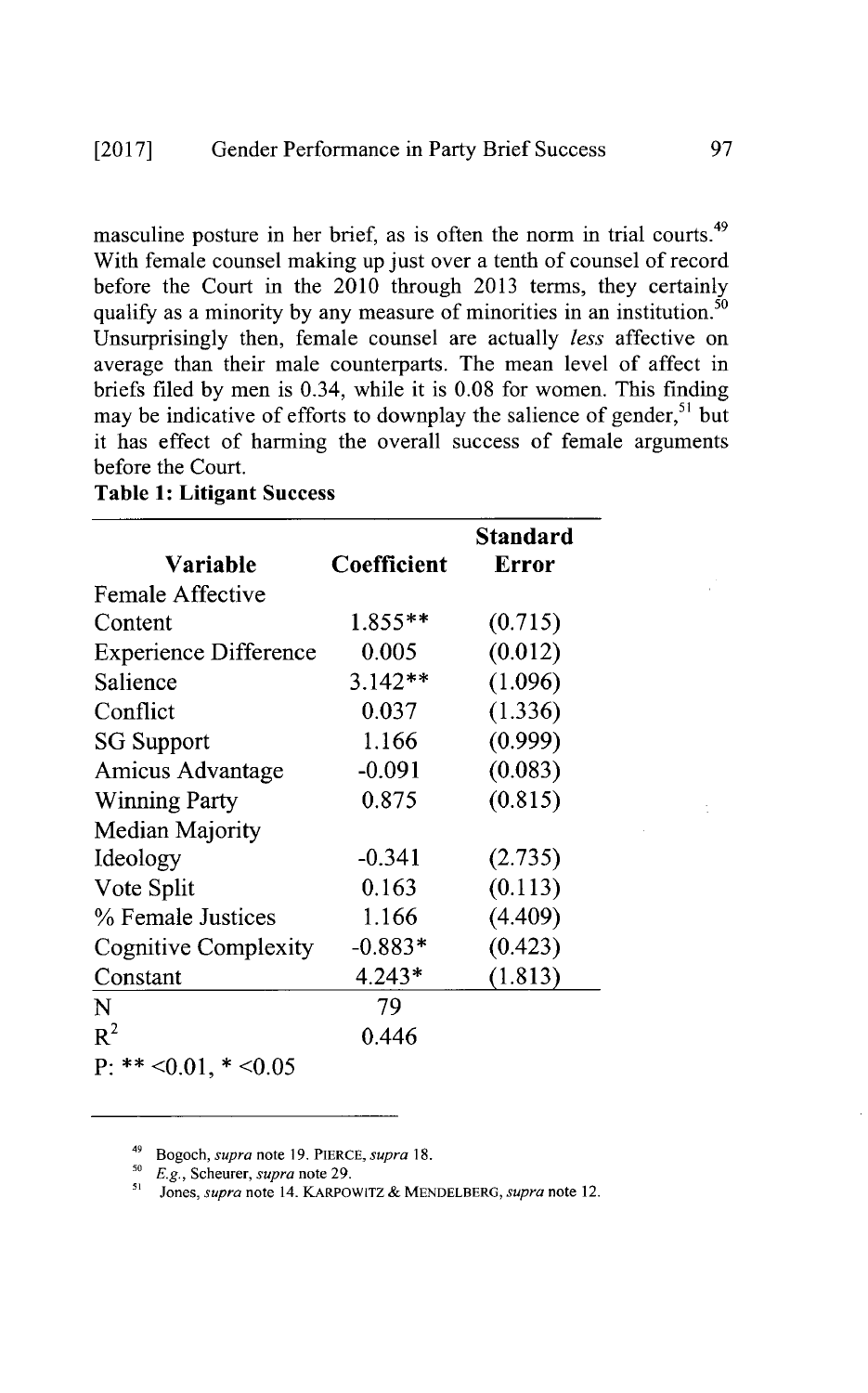Journal of Law **&** Policy **98** [Vol. **54:89]**

Turning to the substantive effects from the model, the baseline success of a brief filed **by** a female attorney is 4.2%. That is to say that 4.2% of the content found in the female attorney's brief is *also* found in the resulting opinion. Female attorneys can either enhance or diminish that success **by** being more or less affective. **If** a female attorney moves from the mean value of affect to one standard deviation above the mean **by** arguing more in line with gender norms, the success of her brief rises 2.49%. This suggests that female attorneys have an incentive to ignore the Court's instructions to present dispassionate legal arguments.<sup>52</sup> However, much like work on trial courts, it is not surprising that the less affective (and more masculine) female attorneys word their briefs, the less successful they are. **If** a female attorney files a brief one standard deviation below the mean value of affect, the success of her brief falls to **1.23%.** This indicates emulating male gender norms and following the Court's instructions actually *decreases* the success of female counsel.

### **DISCUSSION**

As of **2016,** women make up **36%** of attorneys and **48.7%** of current law students.<sup>53</sup> While this suggests a diverse legal landscape, female attorneys tend to cluster on the lower strata of the legal profession.<sup>54</sup> Although there are many reasons for this, one consequence is that the elite Supreme Court Bar is overwhelmingly male and those women who do participate at the Court are a distinct minority.

Perhaps tracing to their minority status, female counsel at the Court, much like female counsel at trial courts, seek to diminish the salience of their gender **by** emulating more masculine professional

<sup>52</sup>*E.g.,* Black et al., *supra* note 21.

<sup>s</sup>*<sup>A</sup>Current Glance at Women in the Law,* **A.B.A.** (May **2016),** http://www.americanbar.org/content/dam/aba/marketing/women/current glance statistics may 2016.authcheckdam.pdf.

<sup>&#</sup>x27; Joe B. Baker, *Glass Ceilings or Sticky Floors? A Model of High-Income Law Graduates,* 24 **J.** LAB. REs. **695 (2003);** Sarver et al., *supra note* **5.**